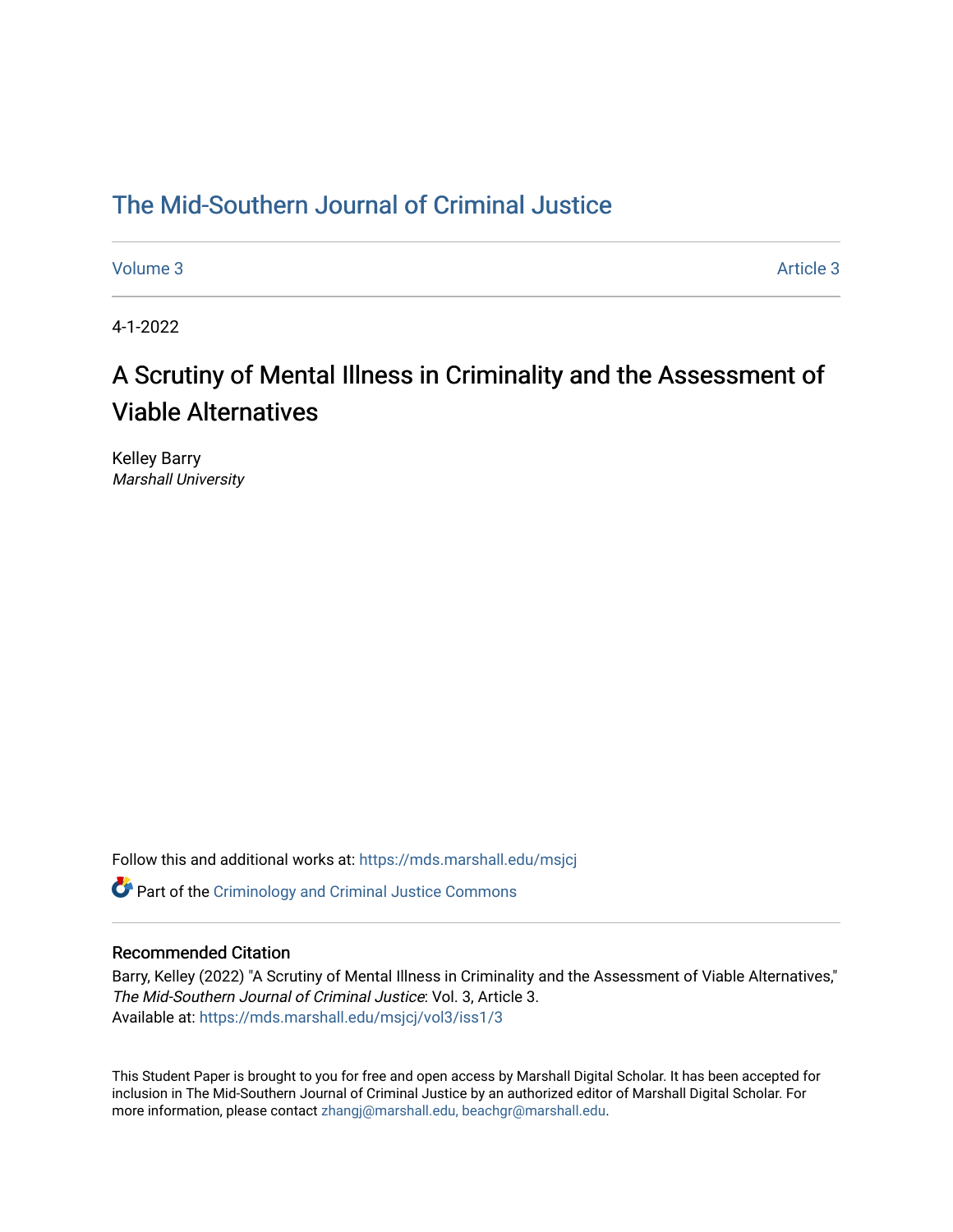# **A Scrutiny of Mental Illness in Criminality and the Assessment of Viable Alternatives**

Of the approximated population of 328 million in the United States, 65 million individuals struggle with mental illness at some point in their lifetime. That translates to 1 in 5 adults, respectively (National Alliance on Mental Illness, [NAMI], n.d.b). Similarly, 1 in 10 children in the US experience significant behavioral disruptions that can often manifest in violent outbursts (Gesing & Garbus, 2018). Rather alarmingly, these numbers increase exponentially when applied to those who are incarcerated. It is estimated that 44% of those in municipal jails and 37% of inmates in state and federal penitentiaries have a previous diagnosis of some variant of mental illness (NAMI, n.d.b). These figures can be intimidating and would require a strong social response in order to educate our communities and to keep the negative effects at bay as much as possible.

Yet despite the prevalence of mental illness, it is still often shrouded in mystery and deeply misunderstood, even by those who suffer with the assorted types. Further, the deinstitutionalization of our traditional system for confronting and treating these illnesses has led to programs and facilities that are vastly understaffed and underfunded; leaving many individuals to bear the brunt on their own (Gesing & Garbus, 2018). At its absolute worst, this can have disastrous consequences.

In the United States, the overwhelming response to those experiencing a crisis within their own mental illness is to place them in jail, thus giving the impression that those who are suffering are being criminalized (Singer & Johnson, 2019). The data expressed herein explores why that is problematic, and unlikely to resolve the inimical ramifications of these mental disorders.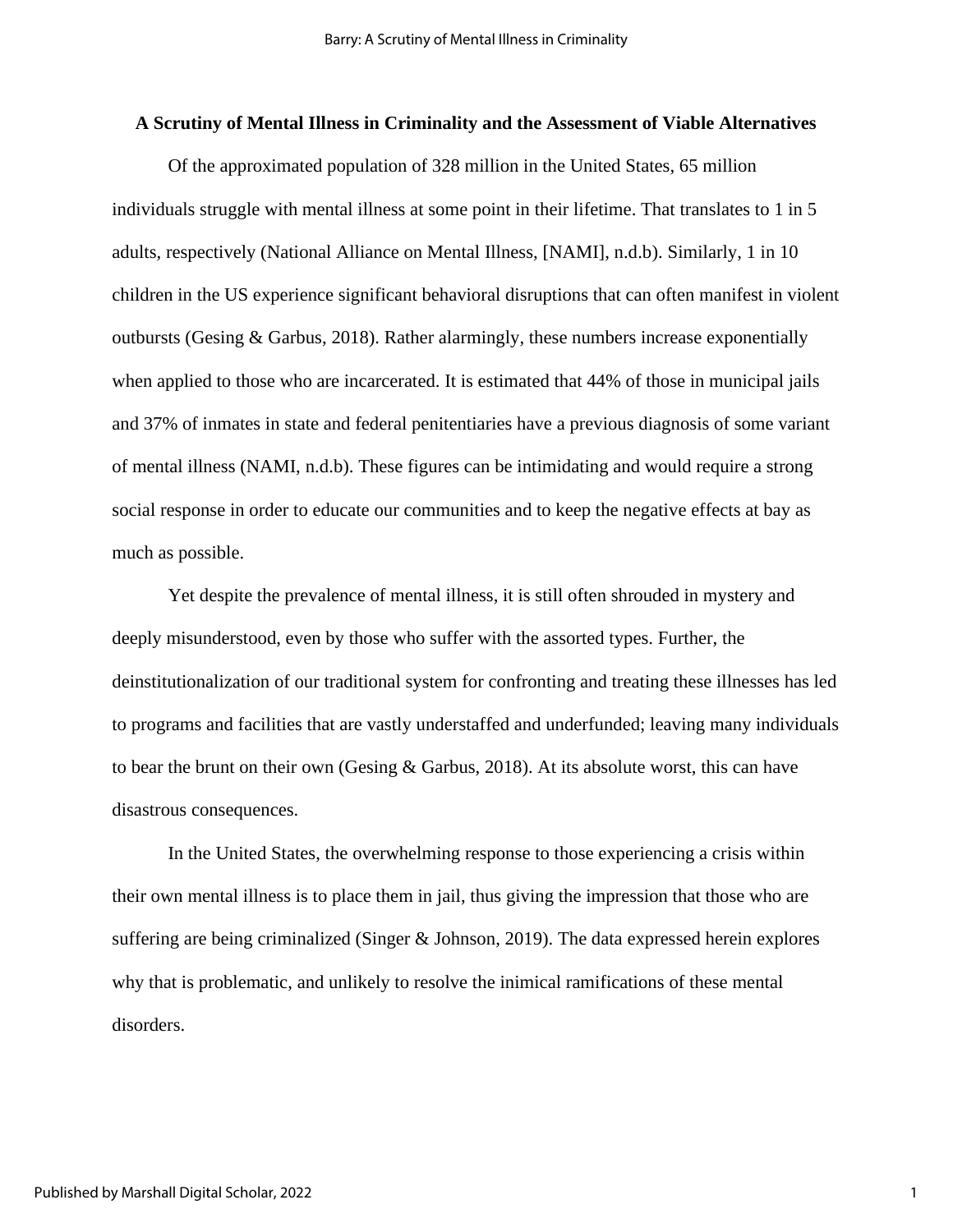Also pertinent to the discussion is the link between mental illness and criminal behavior. While the two can certainly correlate, the bond between them is much weaker than what has been previously believed. In fact, a study completed by Peterson et al. (2014) found that, of those who were incarcerated and struggled with mental disturbances, only small percentages were able to conclusively determine that their illnesses acted as the catalyst for their actions.

Current policies that reference this topic and how they could evolve are imperative. Treatment programs that address mental illness, especially ones that do so before they manifest in violent ways, are usually inaccessible on a wide scale. The behavior is often left to progress until law enforcement intervenes; and of those who are unfortunate enough to become entangled in the criminal justice system as a result of their crisis, few will receive adequate treatment even inside (Singer & Johnson, 2019).

These issues are crucial to address because of the direct implications they have on the functionality of our society. This is yet another reason why emphasis on mental health is paramount: by understanding its origins, its symptoms, and its capabilities in making its subjects act in abnormal ways, we also begin to learn its limitations and weaknesses. Mental illness is the monster in the closet whose power can only be reduced by shining a light on it, not by barricading the door.

As such, the purpose of this paper is to examine how the influx of mentally ill persons has impacted the criminal justice system as the public response shifted from a medical perspective to a punitive one; and why this calls for further exploration and implementation of alternative treatments.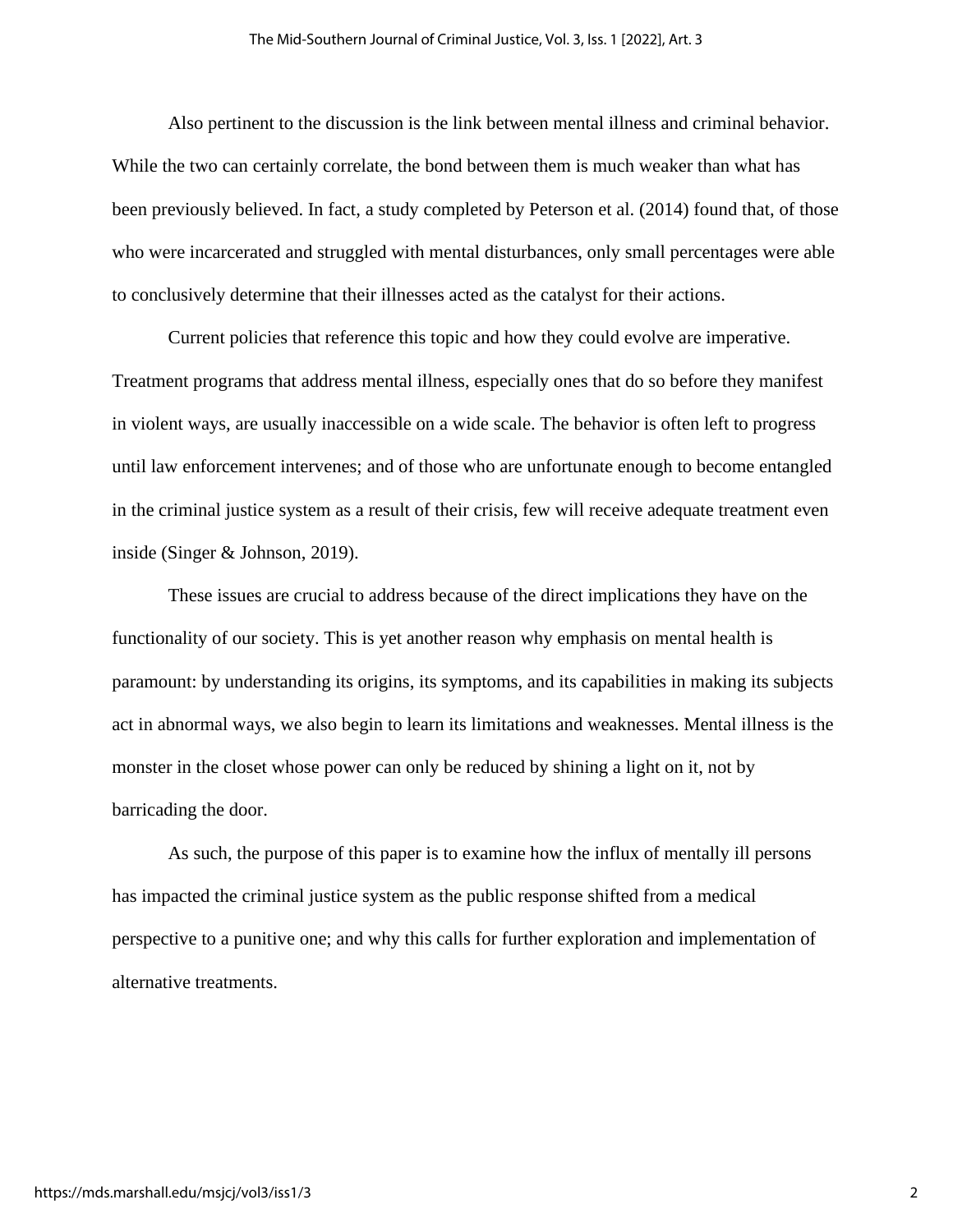#### **Literature Review**

Mental illness is a concept that may be difficult to grasp as it has varying definitions. Most commonly, mental illness is placed in two different categories that are distinguished by its asperities. The National Institute of Mental Health [NIMH] (2021) describes these categories as Any Mental Illness and Serious Mental Illness. Any Mental Illness (AMI) is characterized as "a mental, behavioral, or emotional disorder. AMI can vary in impact, ranging from no impact to mild, moderate, and even severe impairment" (NIMH, 2021, para. 1). On the other hand, Serious Mental Illness (SMI) is outlined as "a mental, emotional, or behavioral disorder resulting in serious functional impairment, which substantially interferes with or limits one or more major life activities" (NIMH, 2021, para. 4). Schizophrenia, bipolar disorder, and depression are often placed within this group (Singer & Johnson, 2019).

The historical considerations of mental illness have practically always been overwhelmingly negative. Where do those adverse connotations come from? How did they lead to our current approach in addressing the same issues, now centuries later? The literature that was collected for this piece provides a detailed timeline in which the answers to those questions become clear. Much of it discusses the role that mental illness has played in the past as well as where it stands today, especially within the criminal justice system. Several of the studies examined are also able to suggest promising treatment strategies in order to have a greater impact on those who are suffering.

#### **Overrepresentations of Those with Mental Illness in the Criminal Justice system**

Historically, mental illness was believed to be rooted in shortcomings associated with the sufferer's faith or principles (National Institutes of Health [NIH], 2017). As such, to have a mental illness was to be deemed unfit for participating in society. Those who struggled with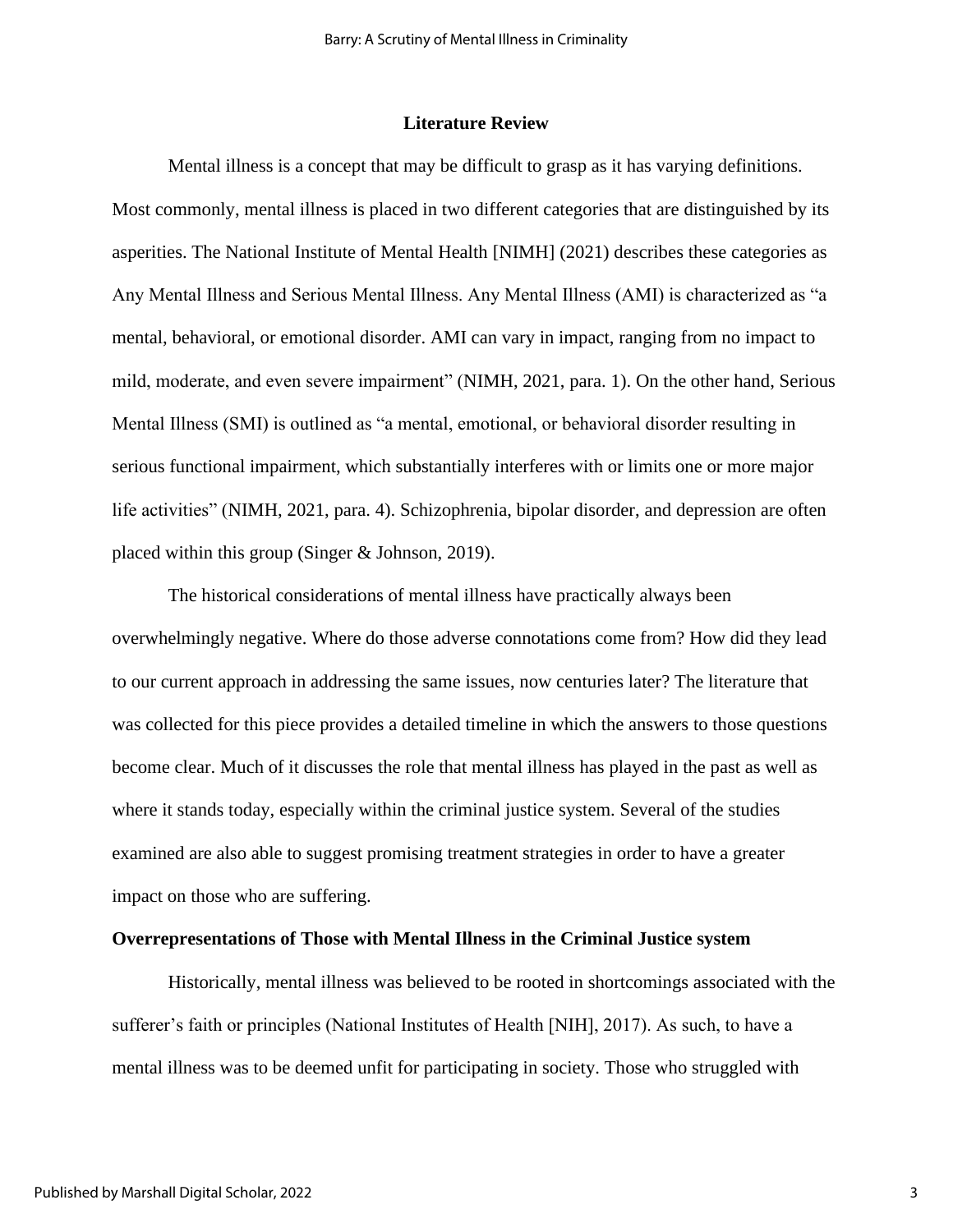various disturbances were looked after by relatives within their own homes. Around the mid-18th century, Quakers established the Pennsylvania Hospital in Philadelphia to address the rising numbers of those within their communities who were experiencing mental health crises. Their style left much to be desired considering one of their tactics included chaining patients to the walls, but it was still revolutionary in the sense that this was the very first attempt at treatment in a public setting. Over the next century, hospitals designed to administer to the needs of the mentally ill were chartered in multiple locations around the nation, until each state had its own.

Admitting an unmanageable family member to a residential facility was the norm throughout the United States until a process referred to as deinstitutionalization began to take root in the 1950s (Palermo et al., 1992). Deinstitutionalization is the process wherein patients that resided in mental hospitals were moved to other facilities, such as assisted living organizations, boarding houses, and other group accommodations in order to continue their treatment in alternative settings that were more in sync with their local communities (Palermo et al., 1992). In turn, states would save money by no longer funding public facilities (Gesing  $\&$ Garbus, 2018). This movement was accelerated in the latter half of the 1960s, after the introduction of the Community Mental Health Centers Act in 1963; a piece of legislation designed to redirect funding from the state facilities to smaller, less expensive local treatment centers (Grob, 2005). However, deinstitutionalization really began to resonate in the public sector in 1972, when reporter Geraldo Rivera released his alarming study on the Willowbrook State School, a facility located in New York. His commentary called into question the conditions inside of these establishments, as it spotlighted unhygienic, oftentimes neglectful, and abusive living environments for patients (Palermo et al., 1992).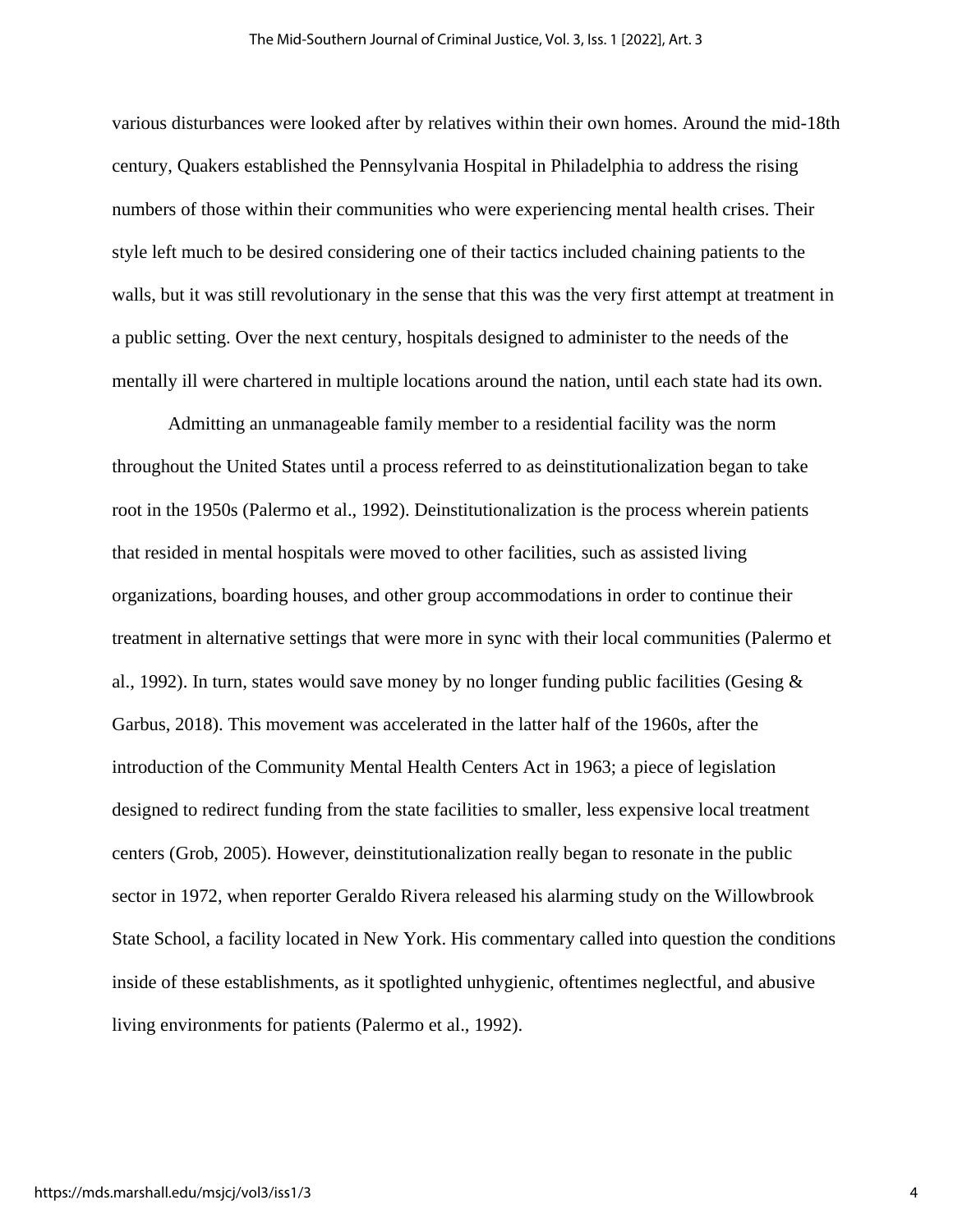Further, the Community Mental Health Centers Act was geared to assist those with milder symptoms; they failed to develop proper medical treatments for those individuals who were suffering with severe mental illnesses and emotional disturbances. While those who exhibited somewhat benign symptoms received the treatment they needed, individuals who were more difficult to work with essentially slipped through the cracks and were left to deal with their disorders on their own (Grob, 2005). This is where we begin to see large numbers of severely mentally ill individuals entering society, as the trickle from the state-run facilities evolved into a full mass exodus.

Today, various programs do still exist to address the epidemic of impaired mental health, but they can be extremely difficult to gain access to. The number of beds available in residential facilities has gone from 600,000 to roughly 60,000 (Gesing & Garbus, 2018). Considering the large portion of our population that has been diagnosed with mental illness, this translates to a minute fraction of them receiving the professional help they drastically need; but also, a rise in rates of homelessness as the most unstable are incapable of maintaining employment (Singer & Johnson, 2019). As a result, those who display more severe, perhaps even violent, symptoms are a magnet for police response. In fact, it is popularly held within the criminal justice and psychological fields that jails and prisons are the new residential mental hospitals (Singer & Johnson, 2019). This is an unfortunate realization, especially when we understand the information presented by Peterson et al. (2014), that mental illness does not automatically equate to criminal and violent behavior.

There is no system of documenting exactly how many Americans with mental illnesses are currently incarcerated in the prison system, but approximate estimates place the figure at 14.5% for men and 31% for women (Singer & Johnson, 2019). Other studies vary, as Sarteschi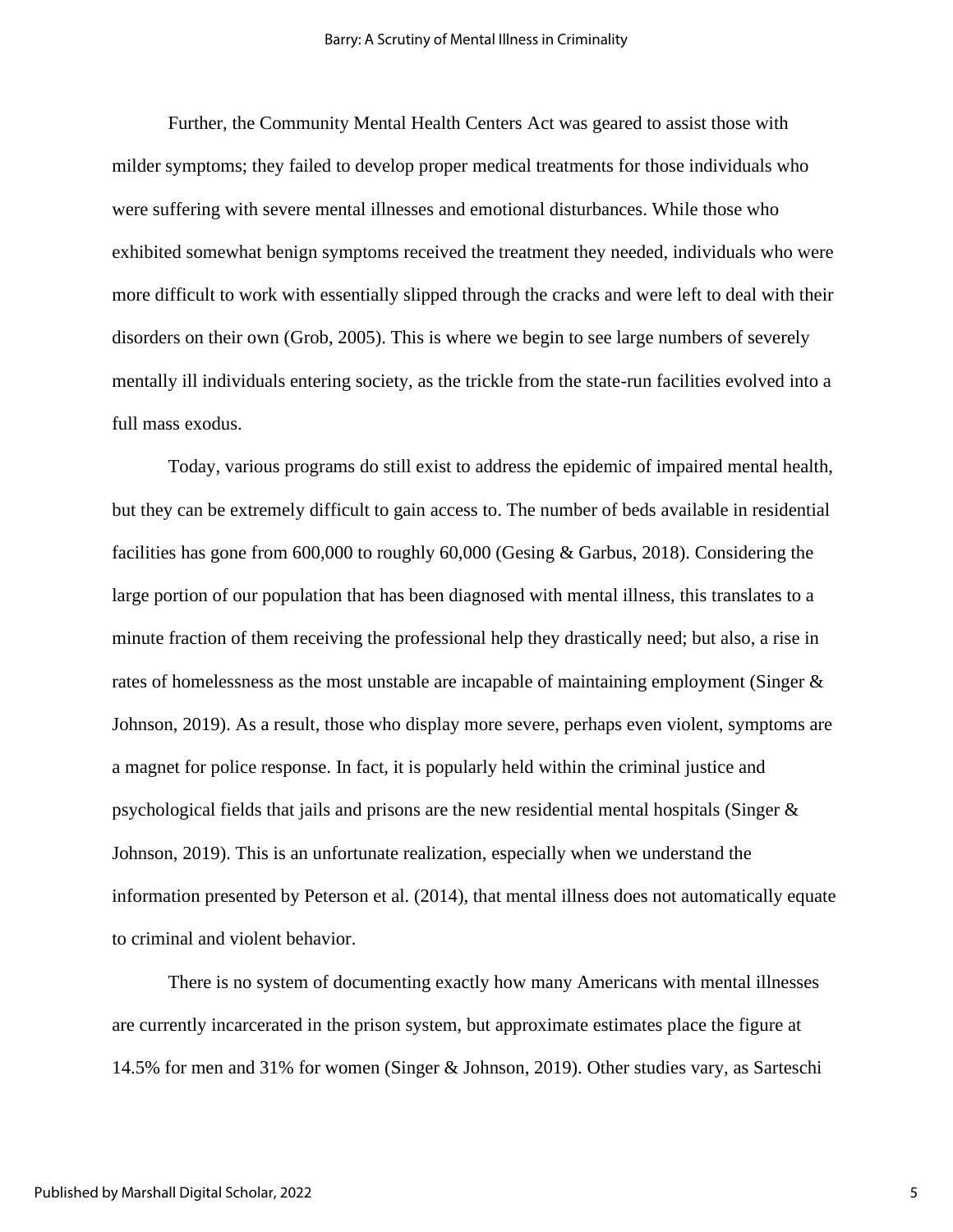(2013) places the number at an even 50%. For minors, this increases radically to 65-70% with a mental illness diagnosis; although the disorders that appear in this population are typically less severe (National Conference for State Legislature [NCSL], n.d). Anxiety and post-traumatic stress disorder are the most common illnesses among offenders under the age of 18 (NCSL, n.d). These figures are tremendous to begin with, but especially so when it is reiterated that the United States is home to the highest incarceration rates, globally; with 25% of our population involved in the system despite the fact that only 5% of the world's population resides here (Domino et al., 2019).

Because the prison system is home to so many individuals who are experiencing mental crises, the scale of which illnesses are most prevalent is wide. Depression, bipolar disorder, and schizophrenia are listed as the most common diagnoses among prisoners (Singer & Johnson, 2019). This mirrors the data previously stated, since these are considered the more serious conditions. Inmates with mental illnesses average lengthier terms than those without, and this can be contributed to the continuing negative stigma attached to these afflictions. Prison officials would rather keep them detained than let them integrate with the public. Recidivism rates for these groups are high, especially in conjunction with the fact that men and women often selfmedicate their own symptoms with drugs and other illicit substances. Unfortunately, illicit substances can be more easily accessible than services designed to improve mental health.

It can be difficult, especially for those outside of the criminal justice discipline, to grasp why it is crucial to confront the problem of the mentally ill being confined to the prison system. Because the people within these demographics are kept isolated from the rest of us, it is simply a reality we do not often have to realize. Conceivably, some of us may even feel safer with the knowledge that they are kept separate from our communities. However, the majority of these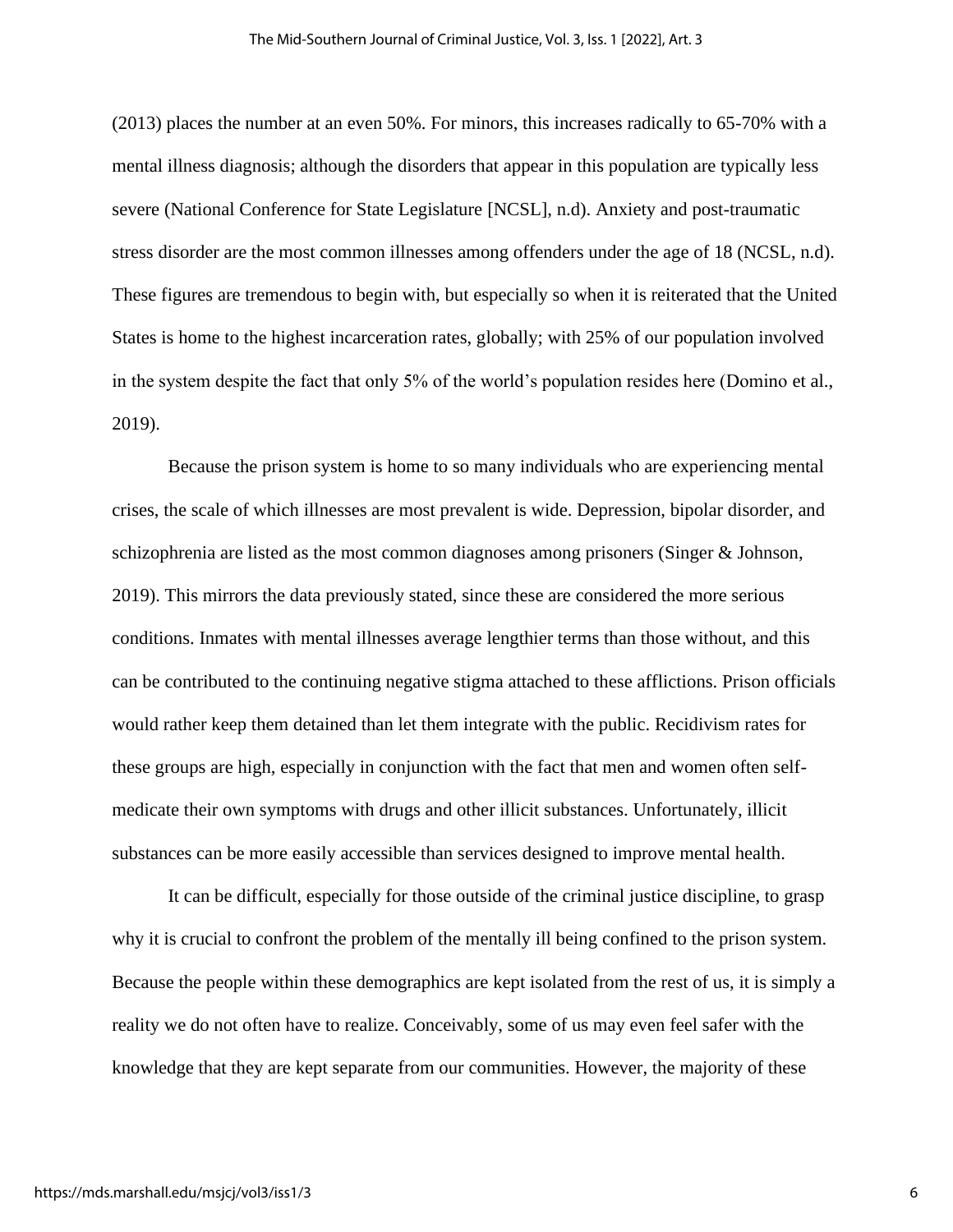individuals will be released back into society, possibly with fractures in their mental health that are deeper than when they went in. This creates room for them to reoffend, potentially with more violence than they were previously capable of. Perhaps best explained by Singer and Johnson (2019), "It is important to understand the extent of how many offenders with mental illnesses are in the criminal justice system because of their extra needs for treatment and services beyond that of the average offender" (p. 337).

#### **Mental Illness and Criminal Behavior**

As previously stated, mental illness is exceedingly misunderstood regardless of its prevalence in the population inside of the United States. Symptoms can be difficult to recognize and dissect, even by medical and psychological professionals. A standard picture within our media and popular culture of what it means to be mentally ill may be that of an individual that appears grimy and disheveled, lashing out at voices and visions that exist only within his own fractured mind. Because the antagonist is invisible, of course it is going to be deemed frightening not only by those who are afflicted, but by those who are observing as well.

The National Alliance on Mental Illness (n.d.b) states that 19% of those who fall within the category of being mentally ill can be categorized as having anxiety disorders, which are typically regarded as more mild to moderate disorders. While these can certainly be debilitating at times, those who are challenged by anxiety disorders are not the violent, "crazed" individuals we tend to hear about.

In fact, those who do display more violent behavior are so publicized *because* they are uncommon (Peterson et al., 2014). These persons in particular suffer from much more severe illnesses, such as schizophrenia, bipolar disorder, and even depression. Left untreated, these are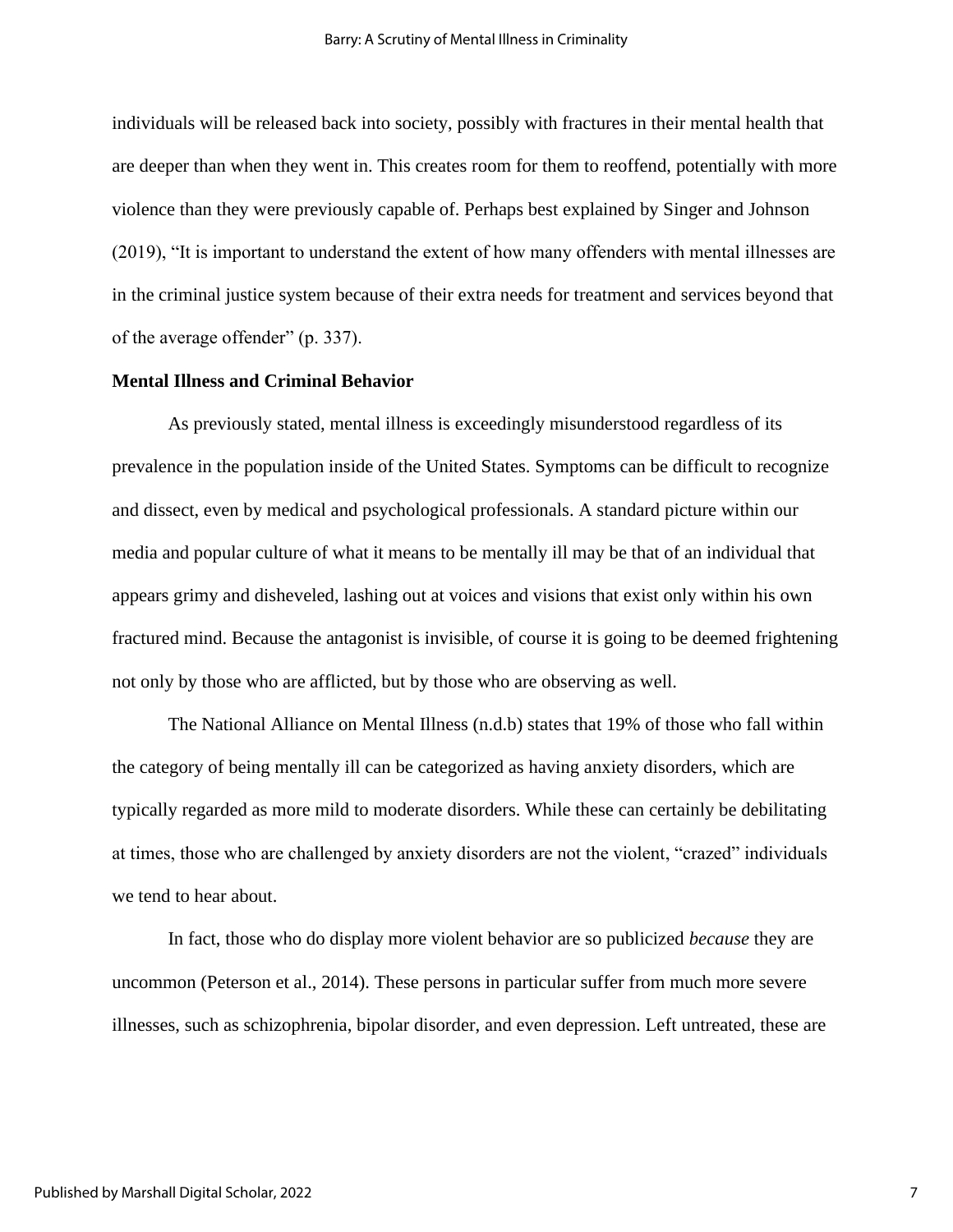the diseases that allow for much more potential brutality against themselves and the public. Combined, these illnesses account for 12% of mentally ill groups (NAMI, n.d).

The mentally ill and incarceration practically go hand-in-hand, but extensive studies completed by Peterson et al. (2014) suggest that illness symptoms are not synonymous with criminal patterns. Rather, they are more dependent upon the actual individual than a characteristic that can be applied to the entire faction of mentally ill. Of the nearly 430 crimes that were reviewed, mental illness was determined to have been the catalyst for a mere .03%. Of the 112 parolees that were surveyed, only 5% were determined to have acted criminally as a manifestation of their illness. The most prominent illnesses to blame were, as per the standard, bipolar disorder, schizophrenia, and depression. Furthermore, Singer and Johnson (2019) explain that while there is evidence to suggest that those who are mentally ill are more susceptible to behave with criminal intent, they usually do not engage in violent offenses.

This changes when drugs are introduced. Not surprisingly, those included in the mentally ill population often resort to drug use as a coping mechanism. Interestingly, this is true in the case of minors as well (NCSL, n.d). This can be credited to the inaccessibility of proper treatment, but also the stigma attached to seeking and receiving that treatment (Singer & Johnson, 2019). Predictably, drugs tend to further agitate the symptoms associated with some mental disorders, especially ones that are expressed more violently. This can be observed within the claims by Singer and Johnson that the most violent crimes are committed by those who have schizophrenia and a substance abuse issue. As explained by Alvidrez et al. (2004), it is estimated that half of those who suffer from more serious illnesses use some type of illicit substance to provide temporary relief or otherwise alleviate the severity of how they manifest. The same study included subjects' recognition that their drug usage actually compounded the adverse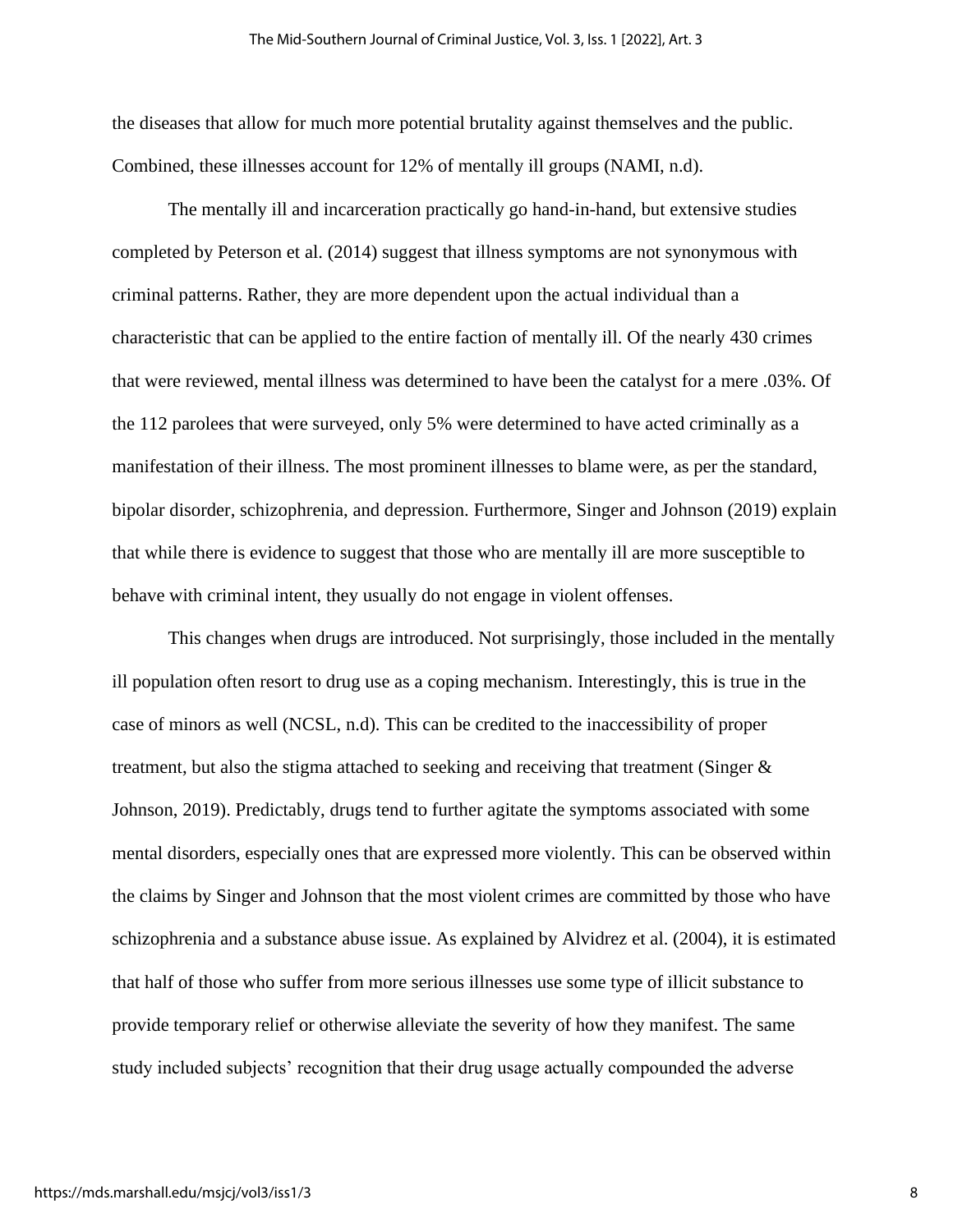behaviors. More specifically, adults who developed a substance abuse problem with drugs like cocaine and alcohol in conjunction with their mental illness were more likely to experience hallucinations and become homeless or incarcerated.

It must be reiterated that those who suffer from mental illness are more likely to be victimized by others than perpetrate crimes themselves (Alvidrez et al., 2004). Maniglio (2009) describes this concept in startling figures of those who experience significant mental illness are 2.4 to 104.4 times more likely to be the victim of a crime than those who do not. Reasons for this correlate to their lacking ability to assess unsafe situations, communicate, plan, and resolve issues; but it is also due to their social environments, since many of these men and women are homeless or unemployed.

#### **Treatment options for Mental Illness**

Solutions for improving mental health in the United States have been proposed and implemented without proper organization, funding, and follow-through, and this is partially what is responsible for their failure. However, there is great potential for success with the proper infrastructure. For example, if there was better communication and absolute objectives for both the mild-to-moderate and severely mentally ill in the 1950s and beyond, the Community Mental Health Centers Act of 1963 may have had stronger results (Grob, 2005). At the very least, it could have formed a baseline for what treatment should try to incorporate. Where it gets tricky is that treatment often is not a one-size-fits-all. It is incredibly nuanced, and often requires a multipronged approach of medication, cognitive or behavioral therapy, and even life skills training (Gesing & Garbus, 2018). It can be time consuming but most of all, expensive, to find a balance between all of these options that a person may positively respond to.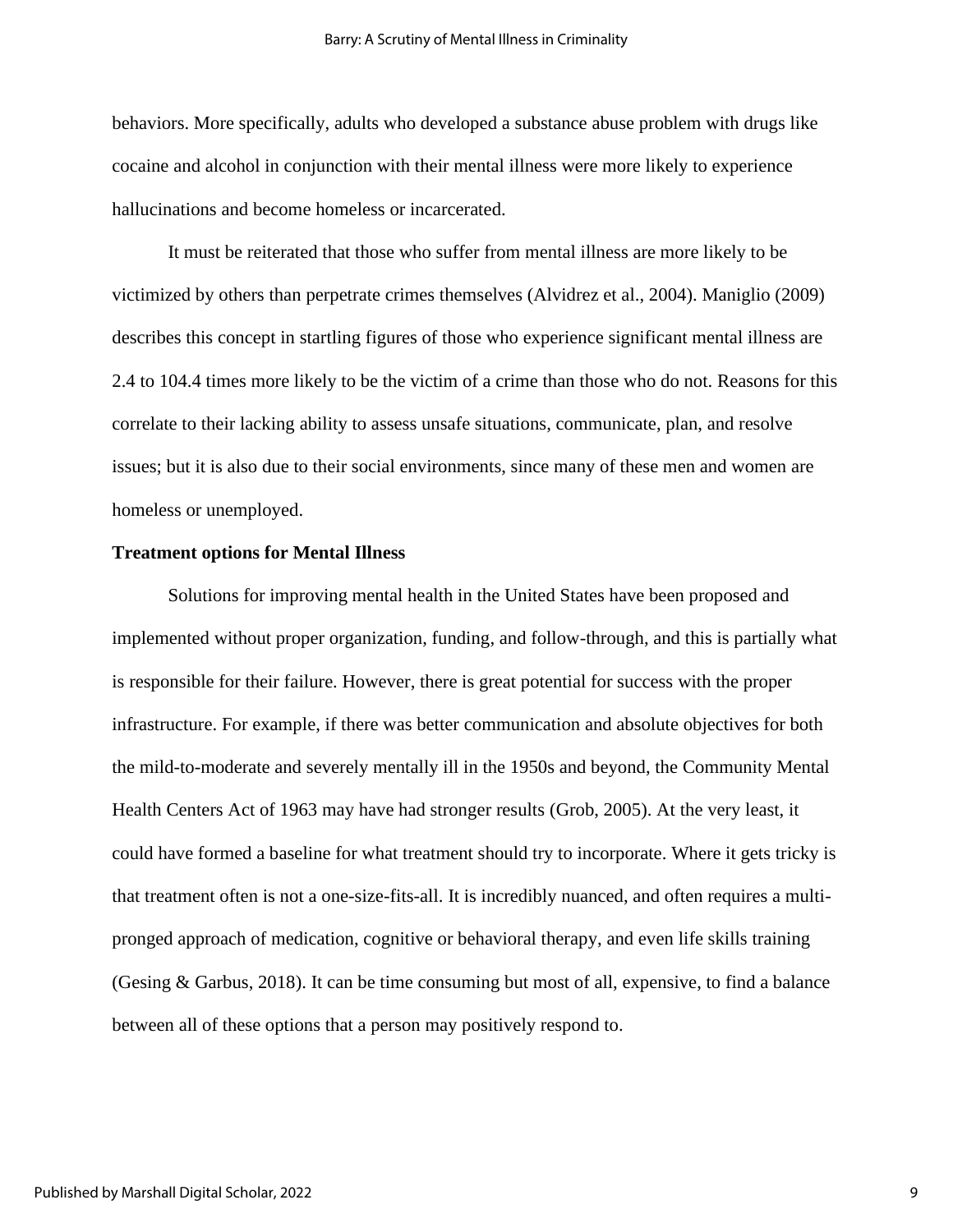Early intervention is crucial, notably when we consider the higher prevalence of mental illness diagnoses among children both in and out of the juvenile criminal system. The National Conference for State Legislature (n.d) acknowledges children may actually be more difficult to treat than adults because of the biological and hormonal changes taking place within their bodies as they continue to physically mature. Thorough behavioral screenings and assessments that are continued throughout the period of their incarceration is highly recommended as effective treatment, as they are better able to distinguish symptoms that may be unique to particular illnesses (NCSL, n.d.). This would allow for more accurate treatment procedures that require medication and therapy.

As for adults, because it is estimated that between 25%-40% of those who have an illness become involved with the American legal system, it is critical to examine the treatment options that are currently available within this structure, as well as promising opportunities that may be yet to come (Silberberg et al., 2001). As it currently stands, 63% of mentally ill individuals who are serving time in state and federal systems do not receive any sort of treatment. Of those who are held in local custody, 55% do not receive treatment (NAMI, n.d). Correspondingly, recidivism rates for these groups are especially high. A compilation of factors are to blame for these exacerbated rates, among those being generalized treatment while in custody and a lack of programs that provide supervision and continued treatment once these individuals finish their sentences and move back into their communities.

Be that as it may, because we understand where many of the weaknesses in our current approach lie, this provides the advantage of adapting to improve. A study completed by O'Connor et al. (2002) followed the design and application of a mental health program sponsored in Washington state whose objective was to develop a more effective treatment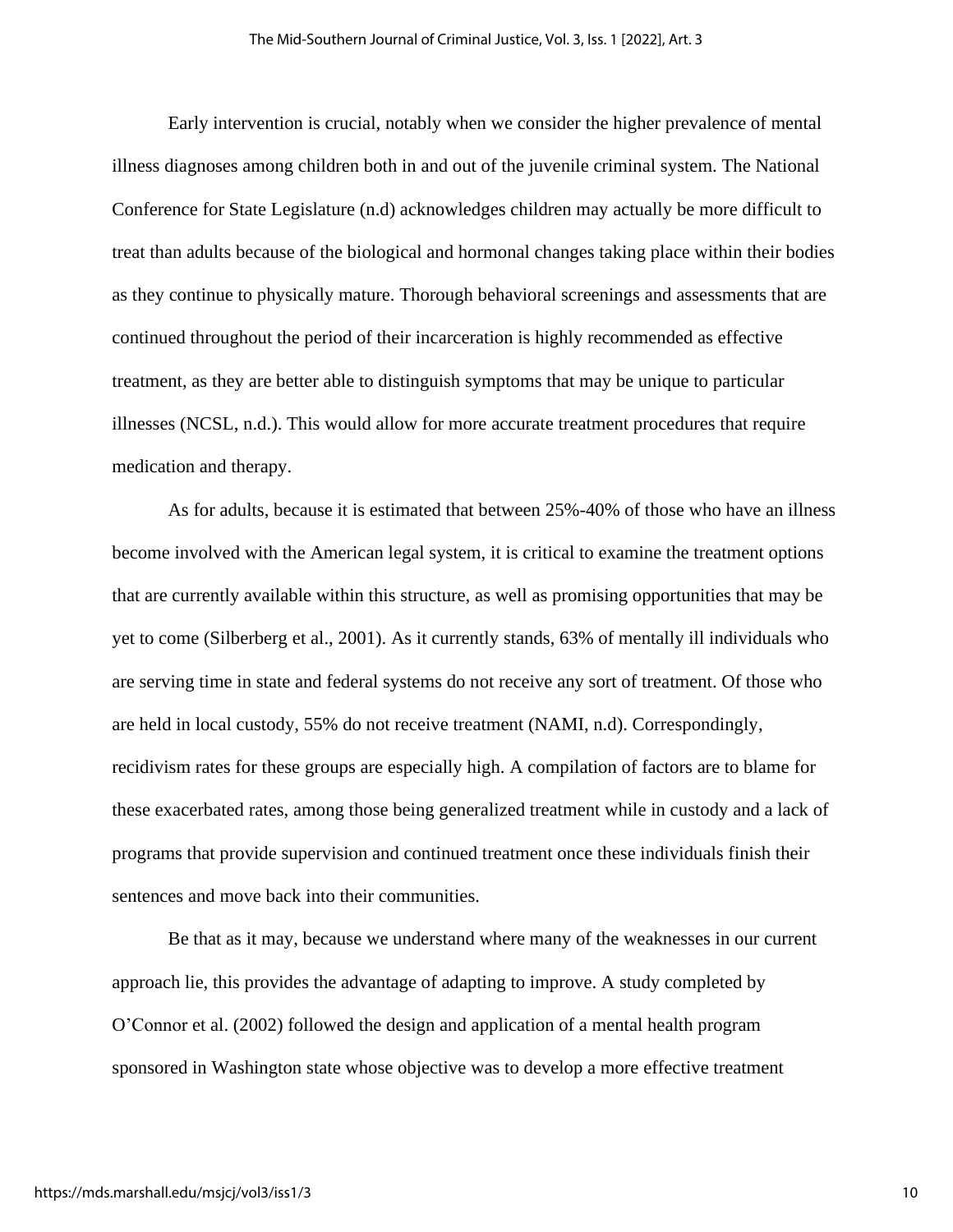regimen for inmates who experienced serious mental illness. It took into consideration the physical layout of the treatment unit itself to encourage a more open environment and developed an elaborate coursework of life skills training that addressed the management of multiple aspects of everyday life, such as personal health, social interaction, regulation of emotions, and substance abuse management. What was perhaps most unique about the program is that it placed an emphasis on creating specialized treatment plans in accordance with the individuals themselves and the particular symptoms they displayed rather than a generalized program directed at broad groups. The results of the study found that the program was not rejected by the prison, but rather that it complemented it as a whole and was effective on a long-term scale as long as its operations remained consistent. This study, composed through a team effort of University of Washington scholars and prison officials, could act as an example of what it means to provide offenders with efficient yet powerful means of mitigating, if not resolving, the difficulties they face as a result of their illnesses.

This is not to say that correctional facilities are altogether deficient in meeting the needs of inmates, as many of them do make concerted efforts to provide well-rounded care for those who are suffering from mental illnesses. Yet, a commonly cited flaw of institutional treatment is not just the quality of current programs or the lack thereof, but also the near nonexistence of continued treatment once an individual is released from penal custody (Domino et al., 2019). Much of the literature reiterated the importance of stringent transition programs and regular check-ins as being the key to successful societal reentry for inmates (Domino et al., 2019; Sarteschi, 2013; Silberberg, 2001; Singer & Johnson, 2019). The reason for this is because a significant number of individuals who have serious mental illness may be unable to consistently maintain housing, employment, and have lost contact or other support from their families, due to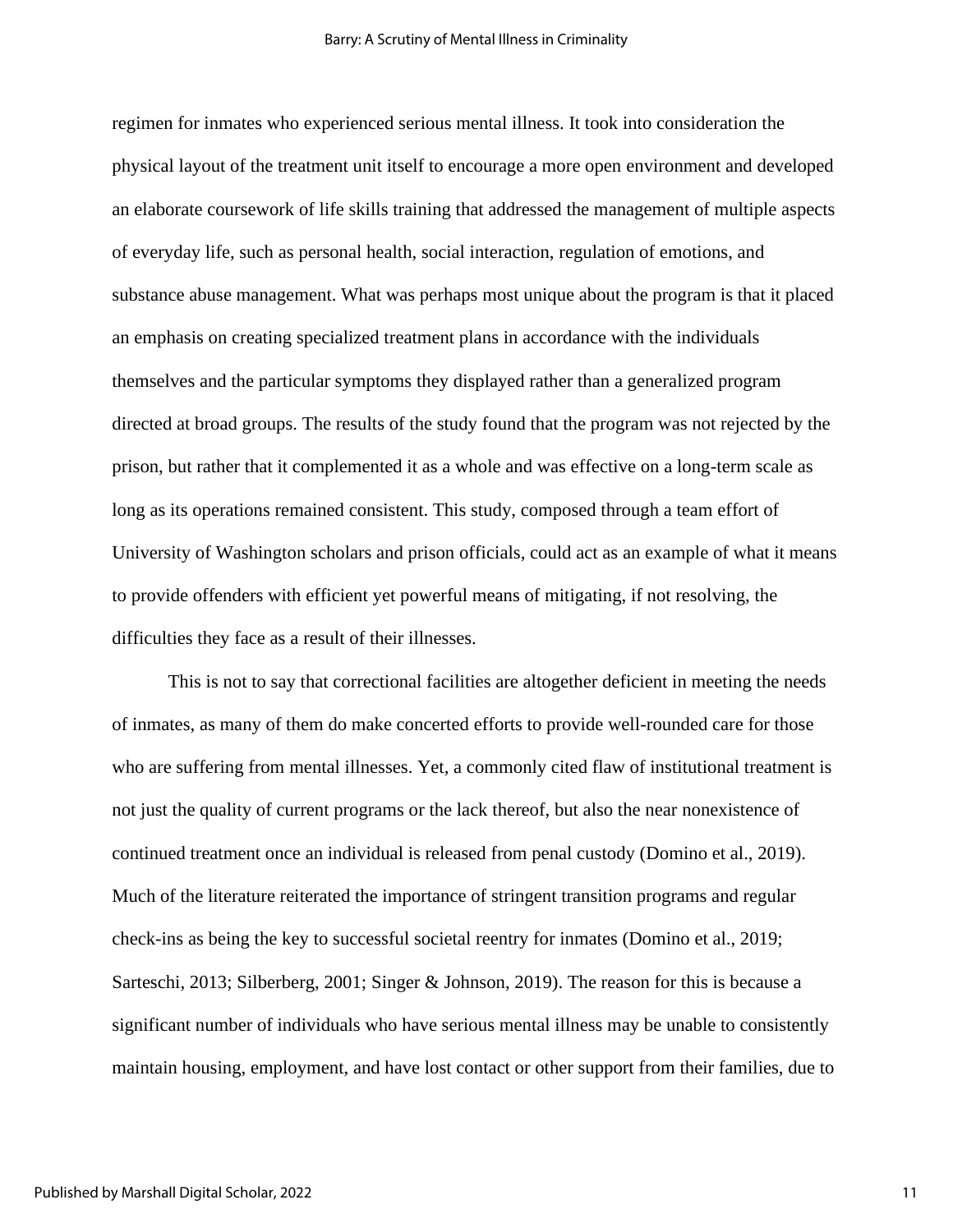the various ways illnesses manifest and the volatile behaviors that can present alongside (Singer & Johnson, 2019). Transition programs that work to provide these elements may be the only means these offenders have in upholding a functional lifestyle (Silberberg et al., 2001).

Helping to provide the basics of what individuals need to operate within their surroundings is only one fundamental in what ought to be a multi-faceted approach. Mental health programs need to pair extensive substance abuse counseling along with it. This comes from the archetype derived from several studies that note drug dependencies among those with mental illness; Alvidrez et al. (2004) asserts that 50% of those with significant mental illnesses also experience addiction issues. Intensive therapies in this regard will help these individuals learn alternative coping mechanisms.

Elaborate treatment programs such as these do not yet exist within the United States on a scale wide enough to register. However, a tool that is presently being used to meet the needs of those who are mentally ill is the establishment of mental health courts. First appearing in 1997, it is projected that there are roughly 150 of these in operation as of 2008 (Redlich et al., 2010). The objective of these courts is to offer alternatives to attendees so they can avoid prison sentences, and instead gain exposure to programs that specialize in mental health treatment. Findings presented by Silberberg et al. (2001) found that the intervention of mental health courts in place of a criminal response had lower rates of recidivism, making diversion into these courts an optimal choice.

Participation in these courts is intended to be based on the willingness of those who are given the opportunity, but court mandated treatment has been administered to those who may be less than enthusiastic about opting to complete the program. Mandating treatment in this way is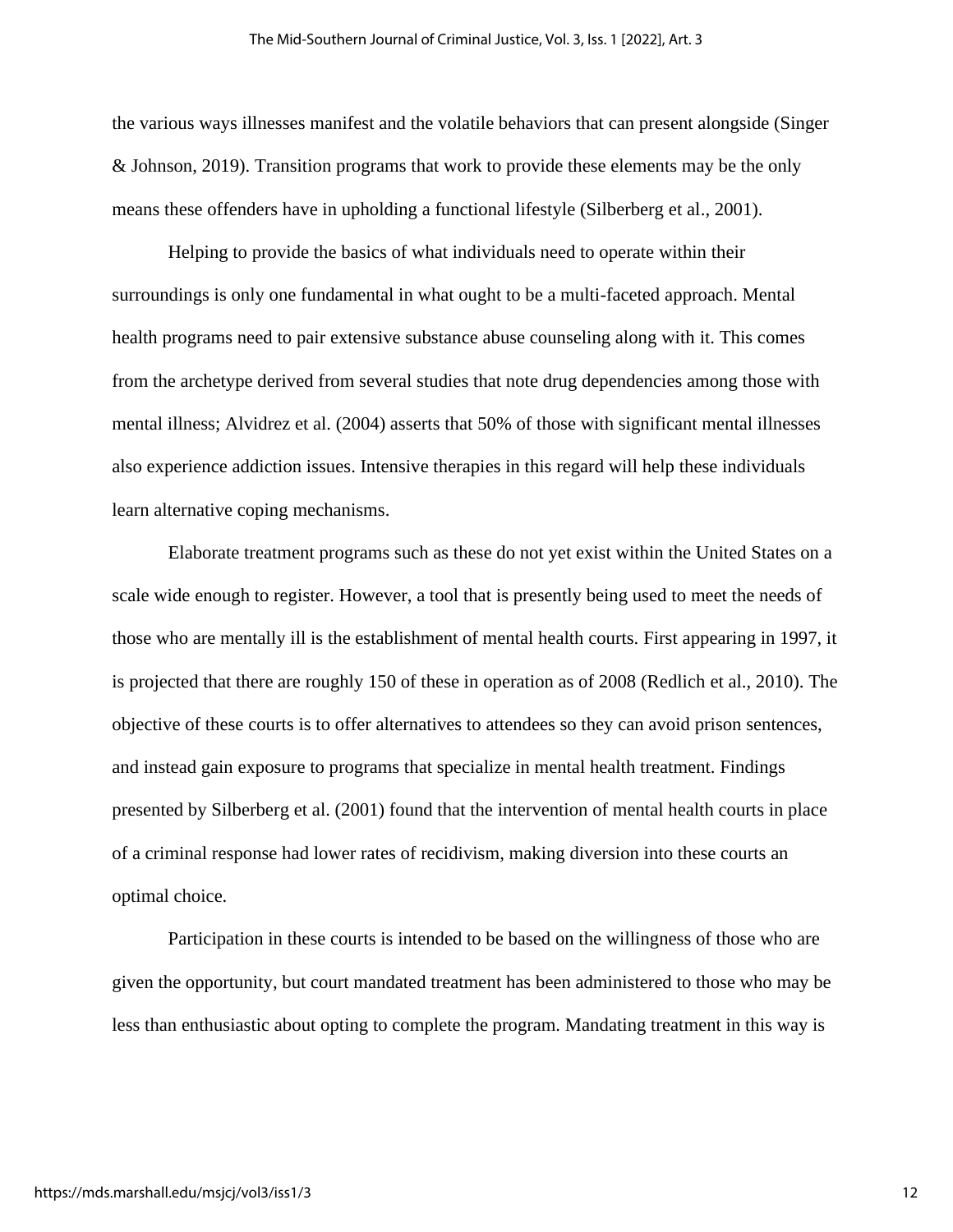not a popular recommendation and was projected to affect the efficacy of the courts (Redlich et al., 2010).

The most prevalent obstacle in achieving these thorough frameworks in the networks of prison and the community is sufficient funding. Financial backing for mental health programs most often falls on the shoulders of state and local governments (Silberberg et al., 2001). As such, there are discrepancies in the quality of various programs throughout the nation; as some programs are highly developed and effective, and others are severely inadequate, if they exist at all. Along with funding, a component that also plays a role, yet that is often less considered, is that certain states may lack the confidence needed to put together and regulate effective mental health programs.

### **Critical Analysis**

The studies mentioned in this examination were academic and peer-reviewed, and this lends to their credibility. However, it goes without saying that each experiment naturally has its weak spots and limitations which may allow for further scrutiny. To begin with, the prevalence of mental illness among those incarcerated is debatable, and some data contradicts others. Several sources acknowledged that it is difficult to gauge exact figures insofar as how many people suffer with mental illness, as different organizations hold contrasting definitions for what mental illness is. Similarly, the objective for some of these institutions is only to monitor specific illnesses over others. For example, Singer and Johnson (2019) notes that the California penal system in particular only offers treatment for more serious illnesses, such as psychopathy. These limitations are certainly going to influence the quality of the findings.

Studies that examined the authenticity of the links between mental illness and criminality were somewhat antithetical to one another, with respect to varying statistics. Peterson et al.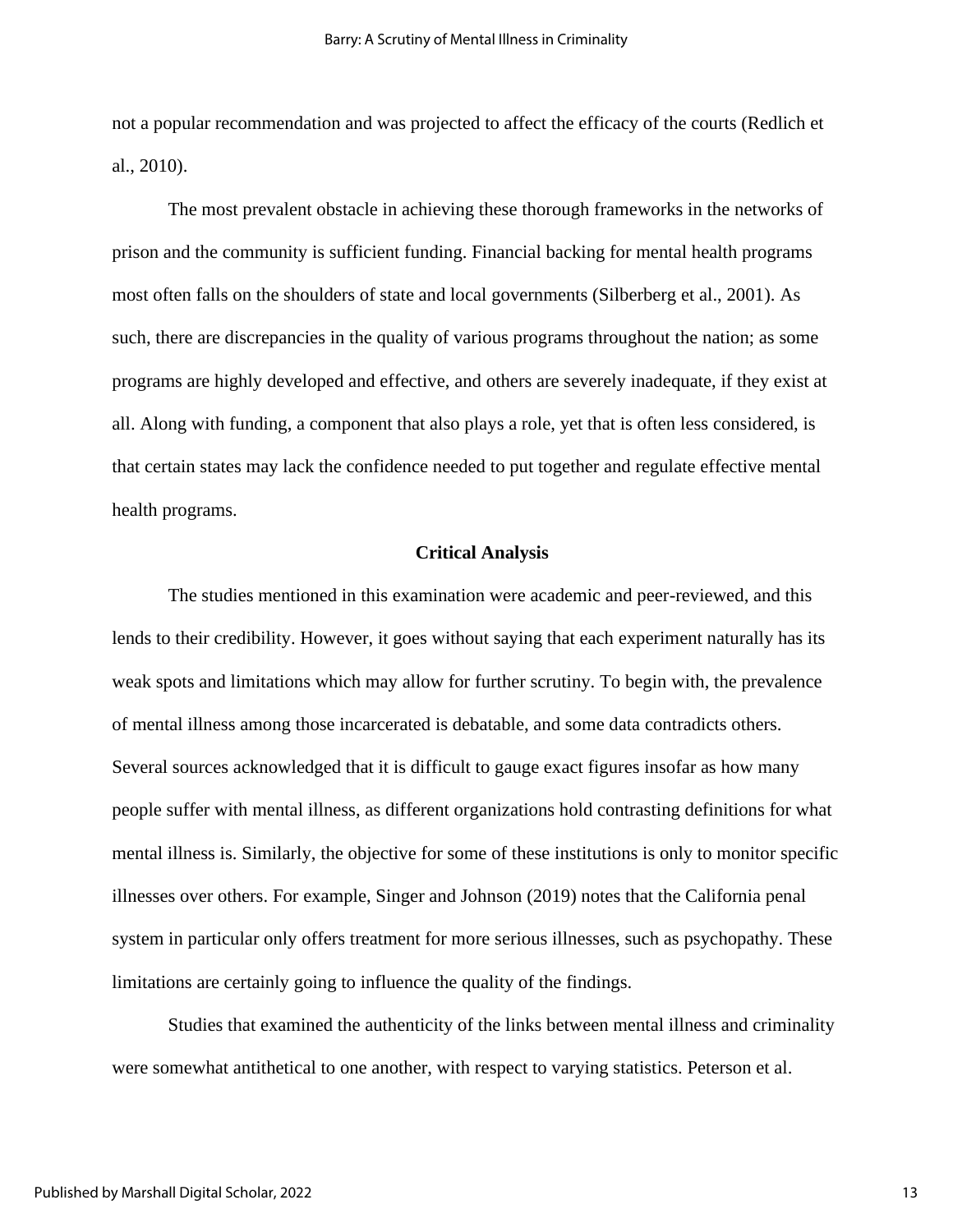(2014) ascertained that very minute numbers of individuals were responsible for their unlawful behavior as a result of their mental illness; yet Singer and Johnson (2019) claimed that those who struggled with various mental disturbances were more likely to act out criminally than those who did not. These changes in figures made it difficult to put together an accurate picture of the role that mental illness plays in one's behavior and likelihood to commit criminal acts, especially considering Peterson's sample size was decidedly too small to be representative of the population. Nonetheless, both of these authors reiterated that the illness most responsible for violent criminal behavior is schizophrenia, and that only a diminutive number of the nation's population is afflicted with this illness.

For those studies that examined treatment methods, they each were consistent in their suggestions for what criteria would be most effective; namely, that which were tailored to the individual as much as possible and continued well beyond initial screenings. However, while the study that was completed by O'Connor et al. (2002) showed promise, it was limited to only one prison. They also, admittedly, had difficulty in maintaining consistency due to staffing issues within the prison The results of an identical program and whether it would be successful after being implemented in other prisons could not be predicted based on the outcome of this study.

Perhaps the most effective study was that of Domino et al. (2019), in which they examined the impact that prompt mental health services had on the recidivism rates of inmates who were recently discharged. The study adopted the broader definition of what mental illness is and included a sample of 3086 adults-a significantly larger sample than the other studies-who had been incarcerated and diagnosed with various severe mental illnesses. After the 12-month study was completed, the results overwhelmingly demonstrated that inmates who received treatment services were actually likely to experience higher rates of recidivism. This is a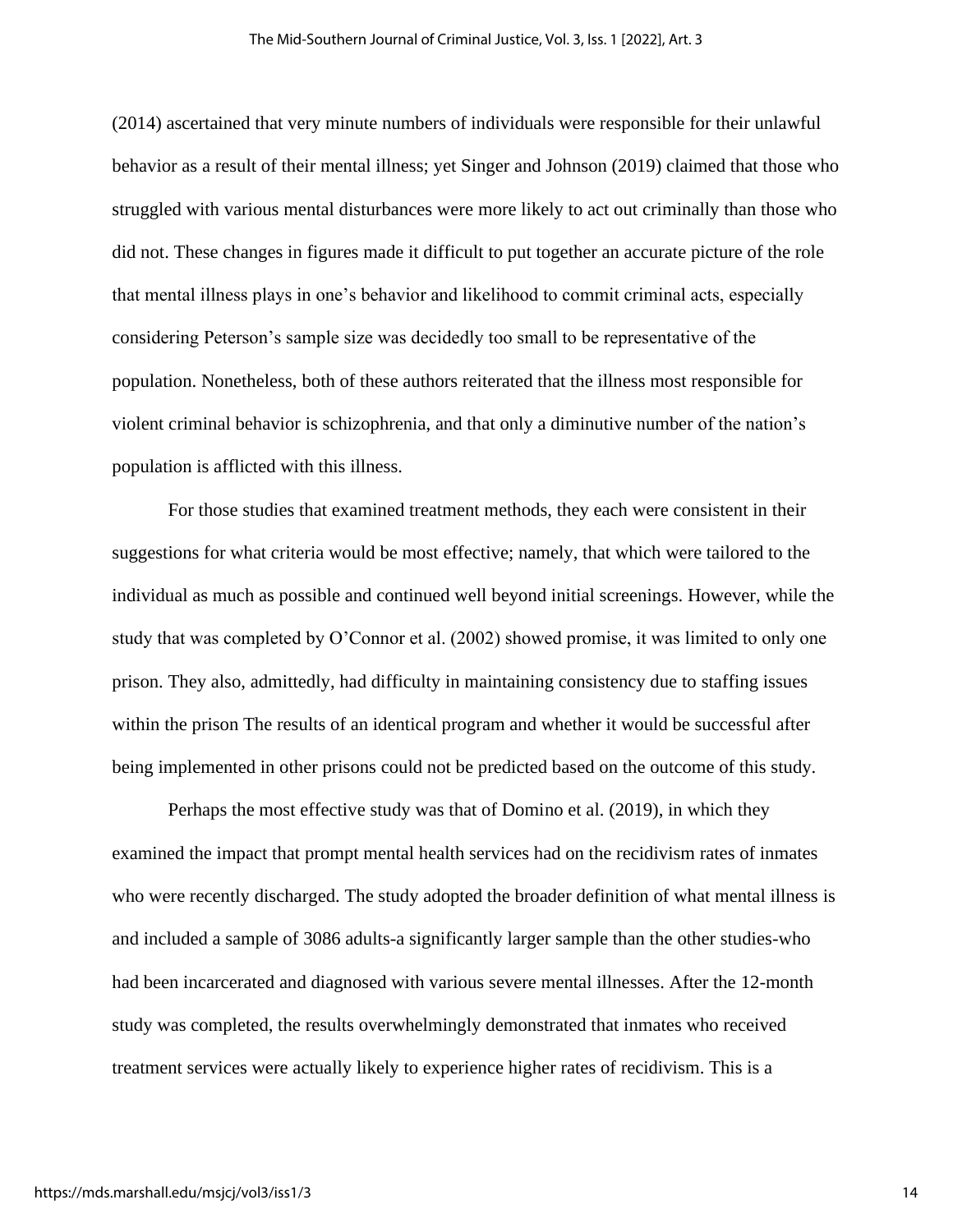discovery that could compromise the entire legitimacy of the work within this analysis; however, it is important to highlight because of its central limitation. Domino et al. (2019) recognized that their definition of prompt treatment services was broad enough to include "a single visit or psychotropic medication fill within 3 months of release" (para. 3). Using this criterion, 72% of the participants in the study had recidivated within 3 months. They go on to further describe that even those who had access to Medicaid were subject to rearrest because of the minimal coverage of treatment. Therefore, the findings developed by Domino et al. provide overwhelming support for the prior evidence that claims thorough, ongoing treatment is likely to have a bigger impact on the mentally ill populace.

#### **Conclusion, Future Directions, and Implications**

Mental health is a topic that is difficult to discuss because of the complexities posed within the different types, as well as the ambiguities in treatment. Similarly, realizing that mental illness is a biological disorder that comes from within a human being organically, rather than a foreign body such as cancer, may serve to deepen the discomfort people feel about it as well. Unfortunately, this kind of mindset only serves to perpetuate the stigma that has been attached to mental illness throughout human history and create additional unnecessary barriers to potential resolutions.

Although the research is unable to measure exact figures of how much mental illness influences criminal behavior, most often due to the divergent definitions of what mental illness truly encompasses, the studies completed by Peterson et al. (2014), Sarteschi (2013), and Singer and Johnson (2019) are able to clearly demonstrate that most mentally ill offenders are not guilty of violent criminal acts. In fact, that schizophrenia was found to be the most consistent element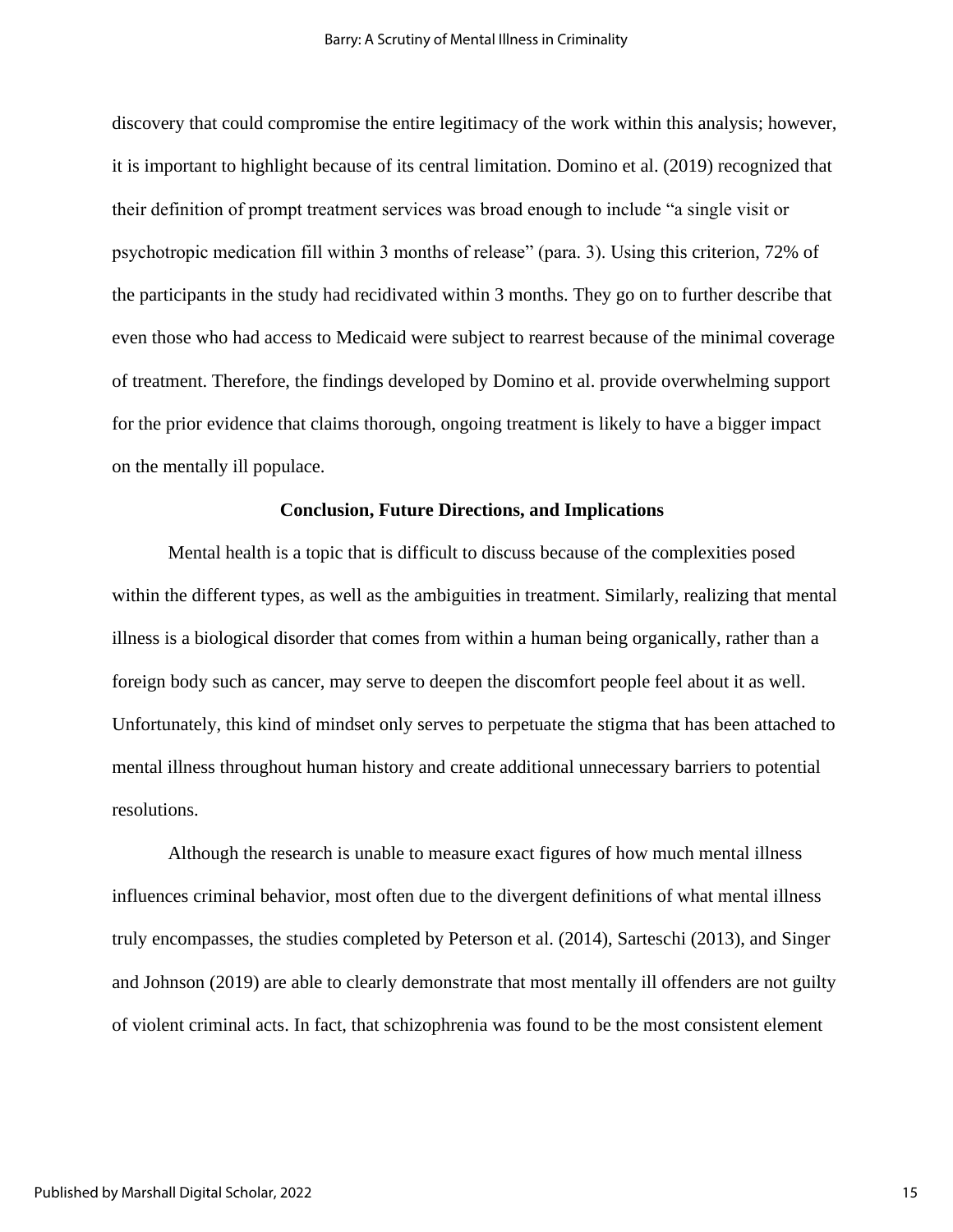of those who did act out violently, and only 1% of the population is estimated to experience this illness (NAMI, n.d.b).

Considering this information, it can be logically concluded that incarceration is not the appropriate response to those who are undergoing mental health crises. Sarteschi (2013) and Singer and Johnson (2019) in particular give alarming statistics of how many of those are currently in prisons and jails because there is simply no other place for them to go. This phenomenon absolutely asserts the idea that to be mentally ill is to be a criminal (Singer  $\&$ Johnson, 2019).

Treatment is our strongest tool when it comes to the proper management and destigmatization of mental illness, and this is demonstrated within the studies. The correlative findings posted by Domino et al. (2019), O'Connor et al. (2002), and Silberberg et al. (2001) strongly support the implementation of consistent, direct, and long-standing treatment as a primary mechanism to effectively combat the detrimental ramifications of mental illness. The most effective treatment is going to include cognitive, behavioral, and medicinal interactions, as well as substance abuse treatment; because of the outstanding number of those who have corresponding drug addictions as a result of their struggles (Alvidrez et al., 2004). Furthermore, these treatments must be easily accessible by all who struggle with mental and emotional disorders; not just by those who have been convicted.

According to the data collected by Silberberg et al. (2001), mental health courts also prove to be valuable assets to the care of those who are in need of respite from their illnesses. Since they act as a diversion from prisons, the institution of more mental health courts could work to significantly reduce the droves of citizens who are being held in custody; thus, giving them a more structured ability to manage their illnesses on their own.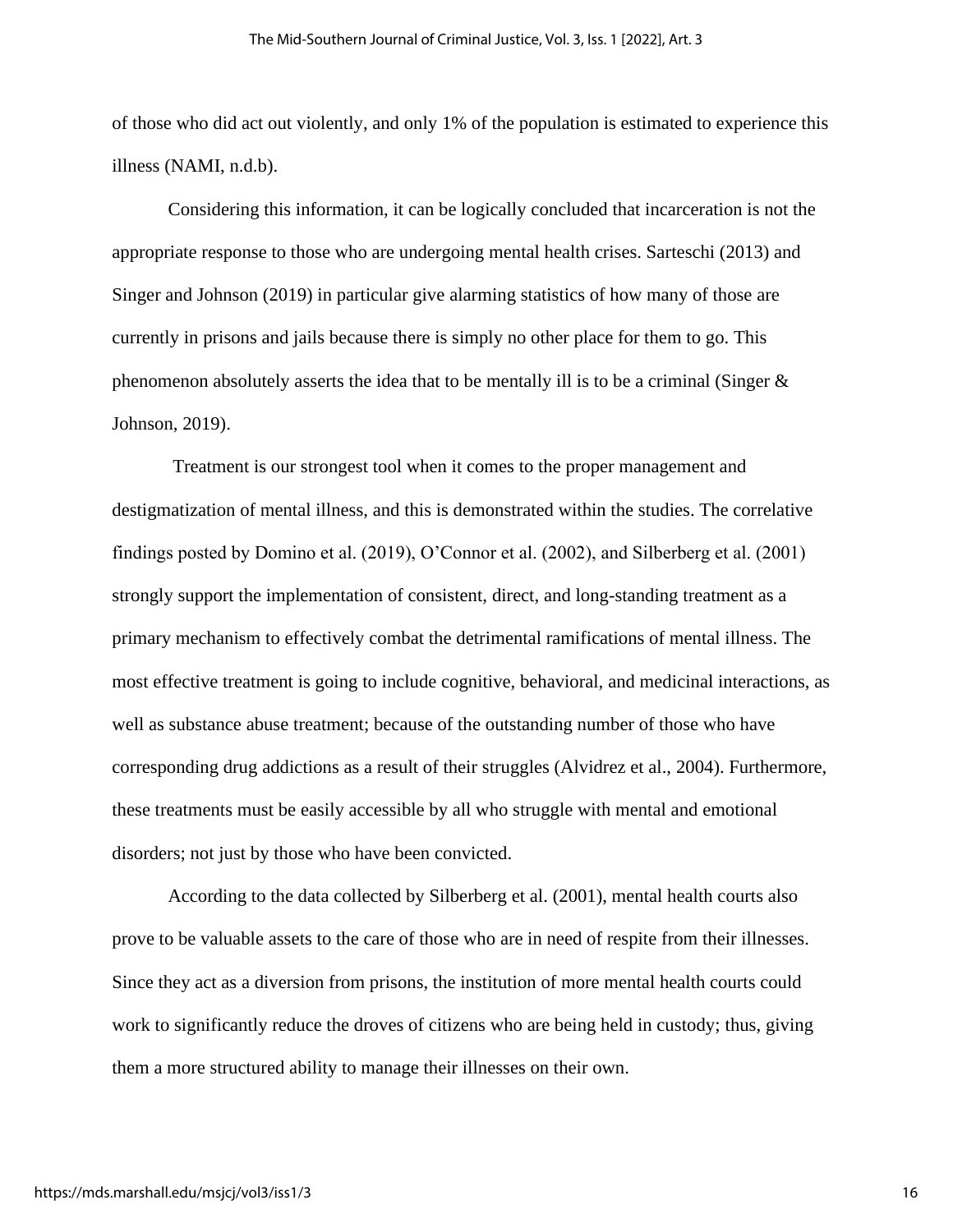Our current view of mental illness as something to be swept under the rug or discussed in hushed tones is problematic and needs to be addressed; but through more widespread visibility of intensive treatment, community perceptions of mental illness will evolve naturally. Solutions that work to heal instead of hide are how we help our communities progress, but these will never happen until we understand that mental illness is one of the most compelling issues we face today.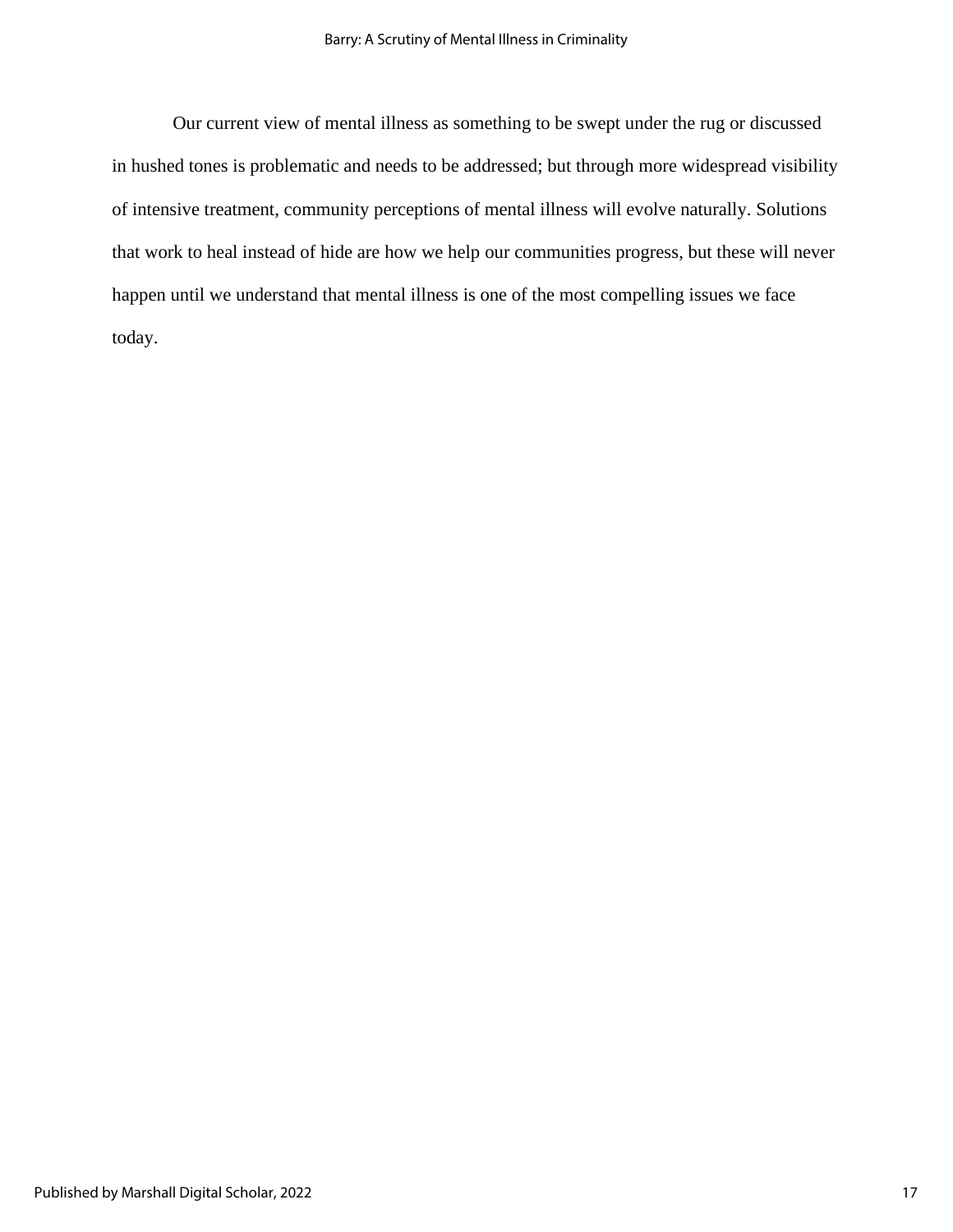#### **References**

- Alvidrez, J., Kaiser D., & Havassy, B. E. (2004). Severely mentally ill consumers' perspectives on drug use. *Journal of Psychoactive Drugs*, *36*(3)*,* 347-55. doi: 10.1080/02791072.2004.10400034
- Domino, M. E., Gertner, A., Grabert, B., Cuddeback, G. S., Childers, T., & Morrissey, J. P. (2019). Do timely mental health services reduce re-incarceration among prison releasees with severe mental illness? *Health Services Research, 54(*3), 592-602. <https://onlinelibrary.wiley.com/doi/10.1111/1475-6773.13128>
- Gesing, T. (Producer), & Garbus, L. (Director). (2018). *A dangerous son* [Motion Picture]. Home Box Office.
- Grob, G. N. (2005). Public policy and mental illnesses: Jimmy Carter's Presidential Commission on mental health. *The Milbank Quarterly*, *83*(3), 425–456. [https://doi.org/10.1111/j.1468-](https://doi.org/10.1111/j.1468-0009.2005.00408.x) [0009.2005.00408.x](https://doi.org/10.1111/j.1468-0009.2005.00408.x)
- Maniglio, R. (2009). Severe mental illness and criminal victimization: A systematic review. *Acta Psychiatrica Scandinavica, 119*(3), 180-191. doi:10.1111/j.1600-0447.2008.01300.x
- National Alliance on Mental Health. (n.d.a). Mental illness and the criminal justice system.

[https://nami.org/NAMI/media/NAMI-](https://nami.org/NAMI/media/NAMI-Media/Infographics/NAMI_CriminalJusticeSystem-v5.pdf)

[Media/Infographics/NAMI\\_CriminalJusticeSystem-v5.pdf](https://nami.org/NAMI/media/NAMI-Media/Infographics/NAMI_CriminalJusticeSystem-v5.pdf)

National Alliance on Mental Health. (n.d.b). You are not alone.

[https://nami.org/NAMI/media/NAMI-](https://nami.org/NAMI/media/NAMI-Media/Infographics/NAMI_YouAreNotAlone_2020_FINAL.pdf)

[Media/Infographics/NAMI\\_YouAreNotAlone\\_2020\\_FINAL.pdf](https://nami.org/NAMI/media/NAMI-Media/Infographics/NAMI_YouAreNotAlone_2020_FINAL.pdf)

National Conference of State Legislatures (NCSL). (n.d.). Mental health needs of juvenile

offenders.<https://www.ncsl.org/print/cj/mentaljjneeds.pdf>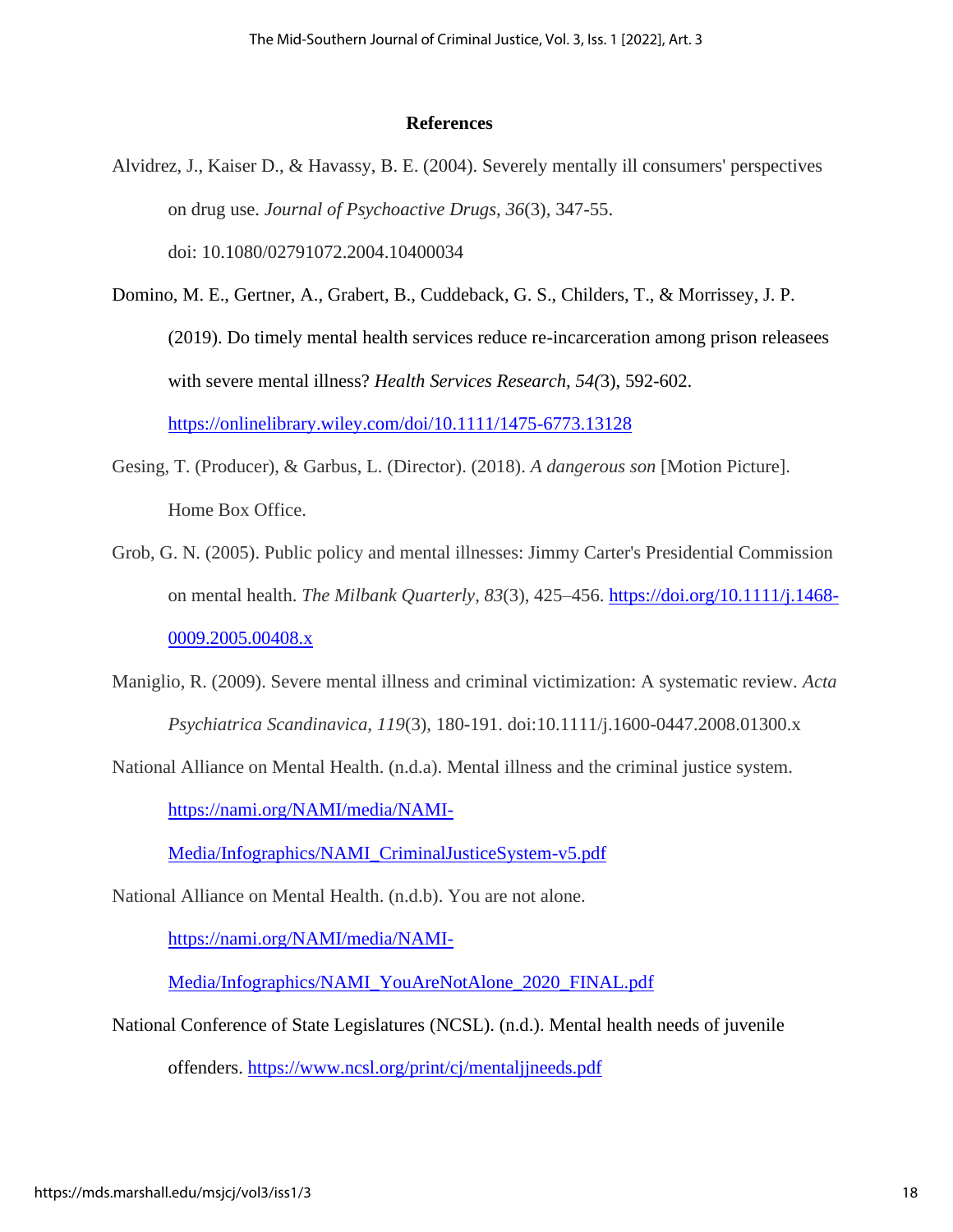- National Institutes of Health. (2017). *Diseases of the mind: Highlights of American psychiatry through 1900 - Early psychiatric hospitals and asylums.* U.S. National Library of Medicine.<https://www.nlm.nih.gov/hmd/diseases/early.html>
- National Institute of Mental Health. (2021). *Mental illness.*  <https://www.nimh.nih.gov/health/statistics/mental-illness.shtml>
- O'Connor, F. W., Lovell, D., & Brown, L. (2002). Implementing residential treatment for prison inmates with mental illness. *Archives of Psychiatric Nursing, 16*(5), 232-238. doi:10.1053/apnu.2002.36236
- Palermo, G. B., Gumz, E. J., & Liska, F. J. (1992). Mental illness and criminal behavior revisited. *International Journal of Offender Therapy and Comparative Criminology, 36*(1), 53–61. https://doi.org/10.1177/0306624X9203600106
- Peterson, J. K., Skeem, J., Kennealy, P., Bray, B., & Zvonkovic, A. (2014). How often and how consistently do symptoms directly precede criminal behavior among offenders with mental illness? *Law and Human Behavior, 38*(5), 439-449. https://doi.org/10.1037/lhb0000075
- Redlich, A. D., Hoover, S., Summers, A., & Steadman, H. J. (2010). Enrollment in mental health courts: Voluntariness, knowingness, and adjudicative competence. *Law and Human Behavior, 34*(2), 91–104. [https://doi.org/10.1007/s10979-008-9170-8](https://psycnet.apa.org/doi/10.1007/s10979-008-9170-8)
- Sarteschi, C. M. (2013). Mentally ill offenders involved with the U.S. criminal justice system: A synthesis. *SAGE Open*, *3*(3), 1-11.<https://doi.org/10.1177/2158244013497029>
- Silberberg, J. M., Vital, T. L, & Brakel, S. J. (2001). Breaking down barriers to mandated outpatient treatment for mentally ill offenders. *Psychiatric Annals, 31*(7), 433-440.